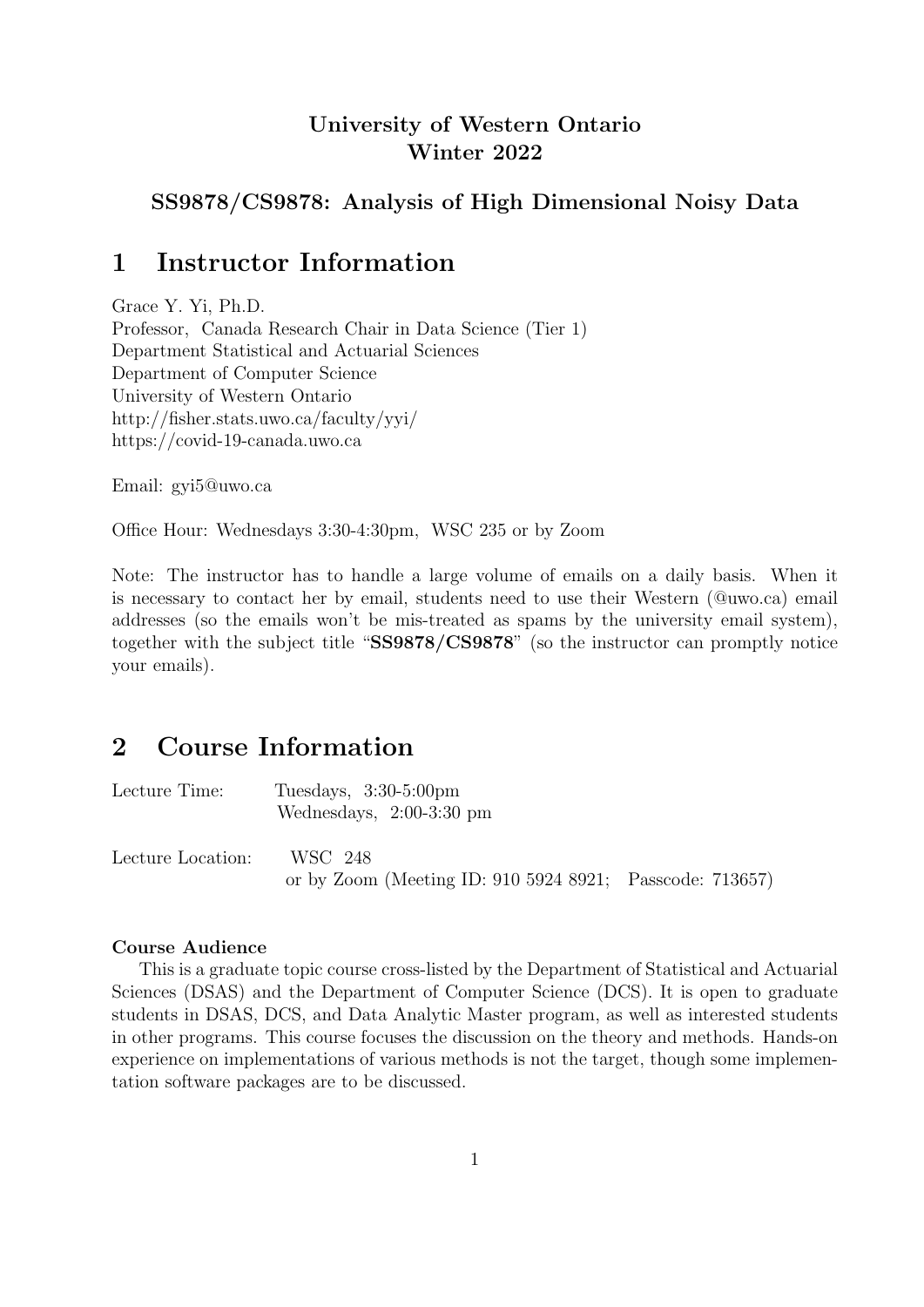#### Prerequisite

Having basic statistics knowledge such as likelihood, conditional expectations, and regression would be important to well appreciate this course.

## 3 Course Outline

Thanks to the advancement of modern technology in acquiring data, data with diverse features and big volume are becoming more accessible than ever. While the abundant volume of data presents great opportunities for researchers to extract useful information for new knowledge gain and sensible decision making, big data present great challenges. A very important, but often overlooked challenge is the quality and provenance of the data. Big data are not automatically useful; big data are often raw and involve considerable noise.

Typically, the challenges presented by measurement error and missing observations are particularly intriguing. Measurement error and missing data arise ubiquitously from various fields including health sciences, epidemiological studies, survey research, environmental studies, economics, and so on. They have been a long standing concern in data analysis and have attracted extensive research interest over the past few decades.

It has been well documented that ignoring measurement error or missing data in statistical analyses may lead to erroneous or even misleading results. The effects of measurement error or missing data are, however, complex, and are affected by various factors. Further, measurement error or missing data present considerable challenges in analyzing high dimensional data. The primary aim of this course is to lead students through these important areas that have attracted extensive interest, and the ultimate objective is to broaden graduate students' view at an advanced level and to equip them with critical thinking skills.

There will not be a single textbook for this course, but the lecture notes will be organized in a coherent and self-contained manner. Some course material is based on the monographs

"G. Y. Yi (2017). Statistical Analysis with Measurement Error or Misclassification: Strategy, Method and Application. Springer Science+Business Media LLC, New York."

"G. Y. Yi, Delaigle, A., and Gustafson, P. (2021). Handbook of Measurement Error Models. Chapman & Hall/CRC."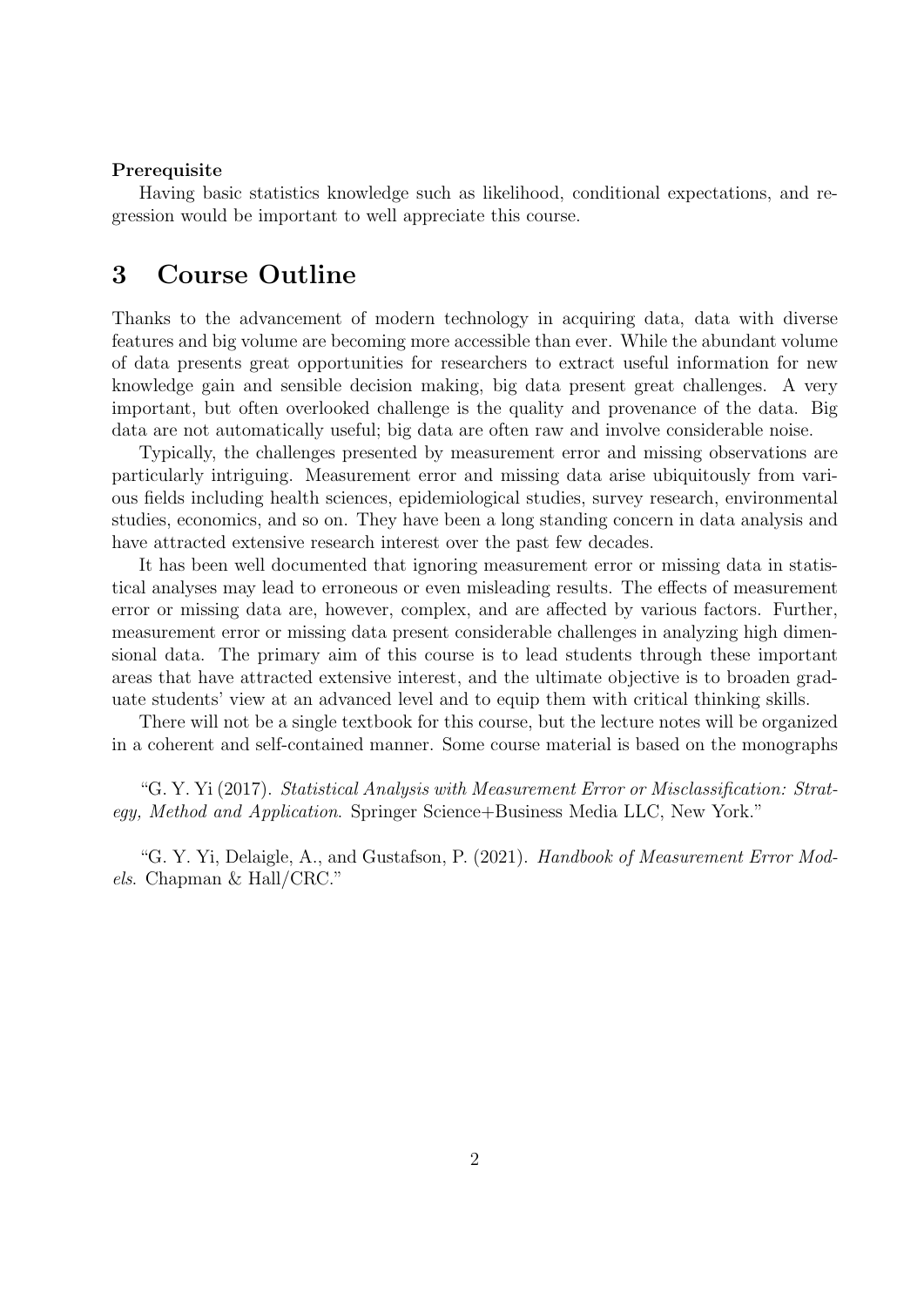# 4 Sketch of Topics

### PART 1: A BRIEF REVIEW AND PREPARATION

- Matrix Operation
- Convex Optimization
- Conditional Expectation
- Likelihood Method
- Estimating Function

### PART 2: HIGH DIMENSIONAL DATA ANALYSIS

- Ridge Regression
- Least Absolute Shrinkage and Selection Operator (LASSO)
- Penalize Likelihood

### PART 3: MEASUREMENT ERROR MODELS

- Examples Arising from Distinct Contexts
- Overview of Measurement Error Problems
- Methods of Addressing Measurement Error Effects
	- Regression Calibration
	- Simulation-Extrapolation (SIMEX)
	- Estimation Equation

### PART 4: MISSING DATA PROBLEMS

- Introduction and Examples
- Missing Data Mechanisms
- Analysis Methods
	- Imputation methods
	- Likelihood-based methods
	- Inverse Probability Weighted GEE
	- Doubly robust method

# 5 Evaluation Scheme

15% participation  $+35\%$  presentation  $+50\%$  course work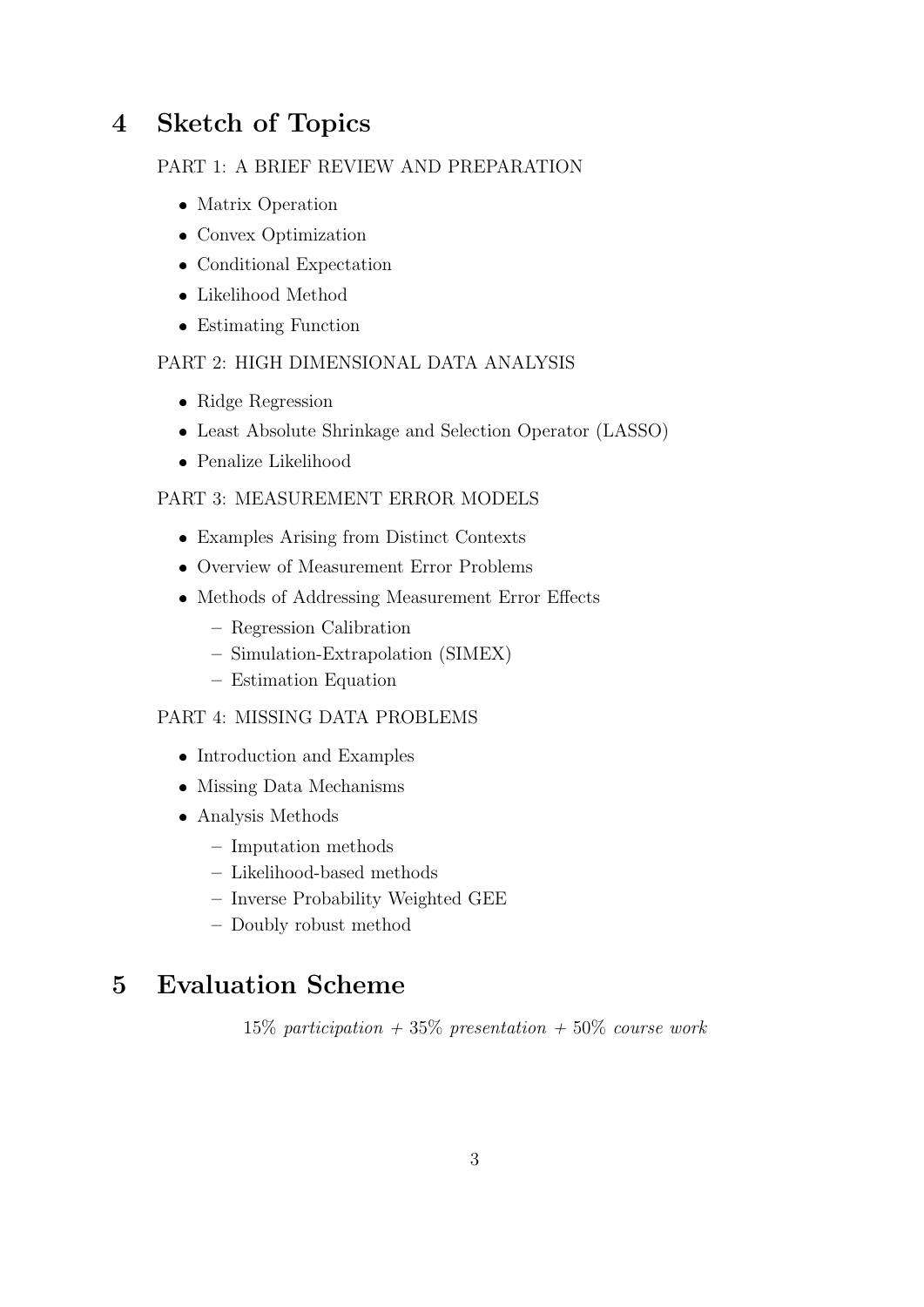#### Participation

This includes the student's attendance to classes, the involvement and participation with the class discussions, and the efforts paid to the course.

#### Presentation

Each student is going to give a presentation on a paper (or a few papers) on a topic concerning high dimensional data analysis, measurement error, or missing data. Students can choose papers on their own or ask the instructor to help them identify papers to present. The presentation length is about 10 to 30 minutes, to be determined after the registration number of the course is finalized. Each presentation will be evaluated by both the instructor and audience. Your presentation slides should be sent to the instructor (at least) a day prior to your presentation.

#### Time: The last few classes

#### Course Work

This course is intended to engage students with active thinking and explorations. Meanwhile, it is understood that the students in this courses have different backgrounds and come from different programs. To accommodate these features, the course work is designated differently in order to give the students more opportunities to showcase their talent/potential. You may choose **one** of the following tasks to be your contributions to the course work:

• Problems Designed by the Instructor:

The number of questions is the same as those specified in the next bullet point.

Problems Chosen on Your Own:

A student may complete  $X$  full problems, or a mix of  $Y$  full problems and  $Z$  subproblems, from a reference book (listed below) at your own selection, where  $Z =$  $(X - Y) \times 3$  (it is understood that  $Y \times X$  here).

- For Ph.D. students in DSAS:  $X = 7$
- For Master's students in DSAS:  $X = 5$
- Other students:  $X = 4$

Note: Rather than requiring *formal* assignments to be submitted on scheduled times, you are given the freedom to choose problems to work with. If you are unable to tackle the problems completely, you are strongly encouraged to make efforts to solve problems as much as you can.

Course Summary:

You may write an essay about this course. The essay should be in the format of a scientific paper with a length about 20 - 30 pages. The contents of the essay should include two components: (1) a complete summary of the course topics, and (2) your own thoughts on extensions of some relevant topis.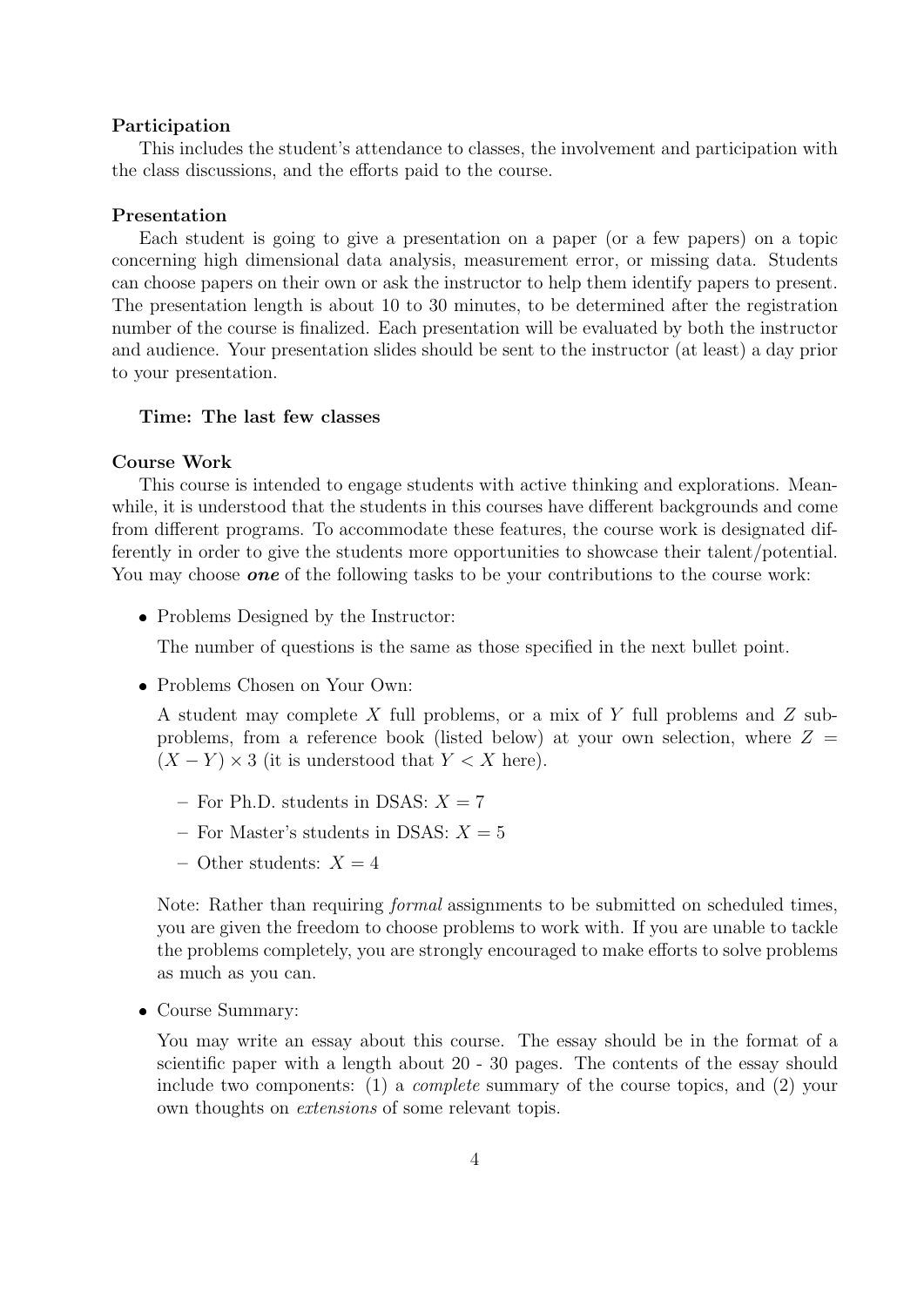Extension of An Existing Topic:

You may choose a specific topic of you interest and read a relevant research paper (or a couple of research papers if you wish). Extend the development of that research paper by using the knowledge you have learned in this course. Your extensions are expected to be well described and comprehensive with technical details. A paper-format report of length 10 - 30 pages is expected.

Your Own Topic:

You may identify a new problem of your own interest and write a report about it. The topic should be pertinent to high dimensional data analysis, measurement error, or missing data. The report should be in the format of a scientific paper with a length about 10 - 30 pages.

Your Own Problems and Solutions:

You may create a set of *new problems* on high dimensional data analysis, measurement error, or missing data that you think of or modify from existing sources, together with the solutions of those problems. The number of problems can be as many as you want, but is expected no less than seven.

• Software Package:

You may choose a paper on high dimensional data analysis, measurement error, or missing data, and develop a software package for the public to use. The developed package should be reliable and will be posted at a public platform such as CRAN or GitHub. Check with the instructor before you start.

• Real Application:

You may find an available data set and implement a method (or some methods) you have learned from this course to analyze the data. A complete report of the analysis should be prepared in the scientific paper format.

### Note on Course Work

- The course work should be prepared in a self-contained manner with each notation clearly defined. It is expected to be laid out in a research manuscript format, including a title, an abstract, and references, along with the main text. The layout of the contents should be logic and flow smoothly.
- The course work should be prepared neatly in Latex. A .pdf file together with a .tex file is expected to be submitted.
- The course work should be completed and submitted on an individual basis. However, if you think discussing with your peers can help you output more valuable outcomes, you may do so. In this case, please clearly write a statement to point out: (1) how your work is benefitted from the discussion, (2) who is involved with the discussion, and (3) what part(s) are identical to your peer(s)' work.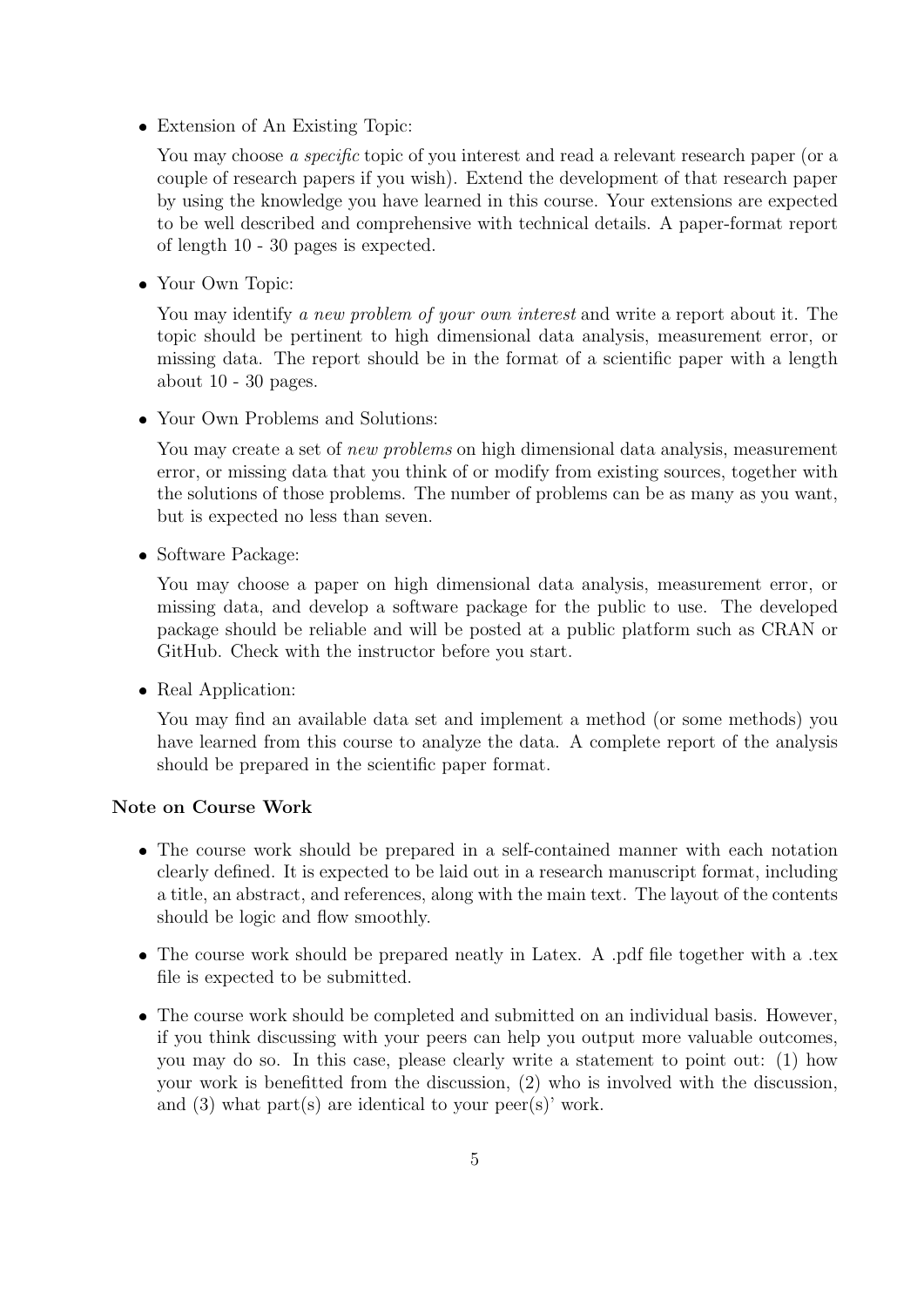## Due Date: April 10, 2022

Important Note: Please be noted that no extensions will be granted to accommodating various requests. It is important that you carefully plan your time throughout the term and do not wait until the last minute to start preparing your course work. Learning to gain time management skills is a secondary goal of this course.

# 6 Reference Books

- Yi, G.Y. (2017). Statistical Analysis with Measurement Error or Misclassification: Strategy, Method and Application. Springer Science+Business Media LLC, New York.
- Yi, G.Y., Delaigle, A. and Gustafson, P. (2021). Handbook of Measurement Error Models. Chapman & Hall/CRC.
- Carroll, R.J., Ruppert, D., Stefanski, L.A., and Crainiceany, C.M. (2006). Measurement Error in Nonlinear Models, 2nd ed., Chapman & Hall.
- Little, R. J. A. and Rubin, D. B. (2002). Statistical Analysis with Missing Data, 2nd Ed., New York: Wiley.
- James, G., Witten, D., Hastie, T., and Tibshirani, R. (2013). An Introduction to Statistical learning, with Application in R. Springer Science+Business Media LLC, New York.

## 7 Disclaimer

- The lecture materials are only intended for your own use. Some of them might be the on-going research of the instructor and her co-authors that has not been published yet. Please do NOT distribute the lecture notes without the instructor's permission.
- Citation: In case you need to cite some of the lecture material for your future work, you may refer it as

"Yi, G.Y. (2022). Lecture Notes of "SS9878/CS9878 - Analysis of High Dimensional Noisy Data", University of Western Ontario."

# 8 General Information

### Accommodation and Accessibility

If you are unable to meet a course requirement due to illness or other serious circumstances, you must provide valid medical or supporting documentation to the Academic Counselling Office of your home faculty as soon as possible. If you are a Science student, the Academic Counselling Office of the Faculty of Science is located in WSC 140, and can be contacted at scibmsac@uwo.ca. For further information, please consult the university's medical illness policy at